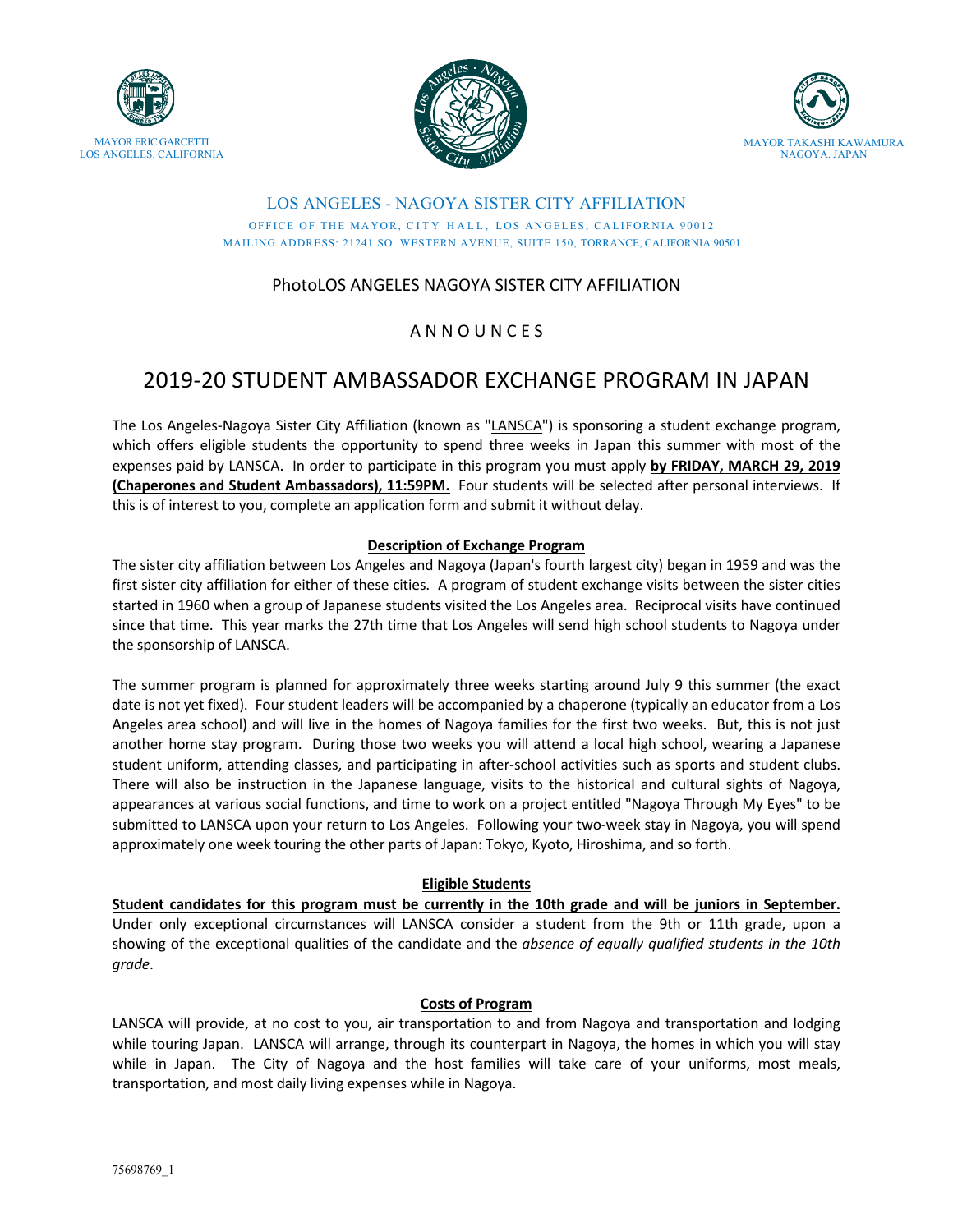Page 2

You must pay the expense of obtaining a passport, pocket money while in Japan, some inexpensive courtesy gifts for your Japanese hosts, and the cost of your meals while on the one-week tour, souvenirs, and the materials required to complete your project.

It is important that you understand that the funds for this program are not derived from the City of Los Angeles but instead are raised through the donations of private sponsors and the fund-raising activities of our volunteer members. LANSCA is interested in promoting worthwhile exchanges between Los Angeles and Nagoya and expects that all students who participate in its exchange program will make a sincere effort to use this trip to further their education and promote goodwill between the peoples of Los Angeles and Nagoya. It is also our hope that this trip will stimulate you to pursue studies in Japanese language and culture and to involve yourself in the future in the development of relations between Japan and the United States.

#### **Project: "Nagoya Through My Eyes"**

The LANSCA Student Exchange Program is not a sightseeing junket; thought there will be ample opportunity to see the sights of Japan. Instead, it is intended to be an *educational experience*, and central to this experience is the project "Nagoya Through My Eyes." The purpose of the project is for you to focus your attention on one aspect of life in Nagoya and thereby experience some aspect of life in Japan in depth.

Each student must undertake a project while in Nagoya and present the results of this project to LANSCA upon return to Los Angeles. The title of the project, "Nagoya Through My Eyes," reflects its theme: the study of some aspect of life in Nagoya. You are free to choose the aspect to be studied and also the format in which the project is to be presented. LANSCA has no preconceived topics for these projects. To the contrary, LANSCA will evaluate a candidate in part on the imagination and creativity in selecting a topic and format. In creating your project you should consider (1) what you can do in Nagoya that will help you to advance your existing interests or grow into new areas and (2) what can you offer to the members of LANSCA upon your return which will give them an interesting insight into life in the City of Nagoya.

Examples of conceivable (not required or necessarily recommended) subjects would be traditional Japanese techniques for making pottery, comparison of city elections in Los Angeles and Nagoya, use of computers in Nagoya schools, unique architectural works in Nagoya, a day in the life of "Mrs. Suzuki", retail shop management in large department stores, attitudes of Japanese high school students towards the military, environmental concerns of the harbor in Los Angeles and Nagoya and so forth. Examples of project formats could include film interviews, photographic displays, ceramic wares made through traditional techniques, sound recordings of temple bells, water color renditions of street life, written papers, computer print-outs, performing a dance or piece of music learned in Nagoya, and so forth. It's up to you. Let your imagination go. However, remember. LANSCA is looking for creative projects that can actually be done, not simply "way out" projects. Focus your thinking and narrow your goals.

You will not be left on your own on this project. Prior to departure LANSCA members will work with you to shape the project into a workable form. We will offer suggestions as to how best to go about completing it. One of the principal functions of the chaperone is to help you with your project. LANSCA will alert the Nagoya city officials to the kinds of projects, which you intend to pursue in order to arrange for the necessary visits and assistance. In short, we will help in every we can to help you succeed.

One of the challenges of this program is to design a project, which can be completed within the time available. You will have two weeks in Nagoya to work on this project but remember: during this period there will also be demand on your time for sight-seeing, social functions, and so forth. Set realistic goals.

You are expected to have completed your project in time for presentation to LANSCA at a dinner function to be held sometime in late August or early September. Thus, we would expect that you would probably spend your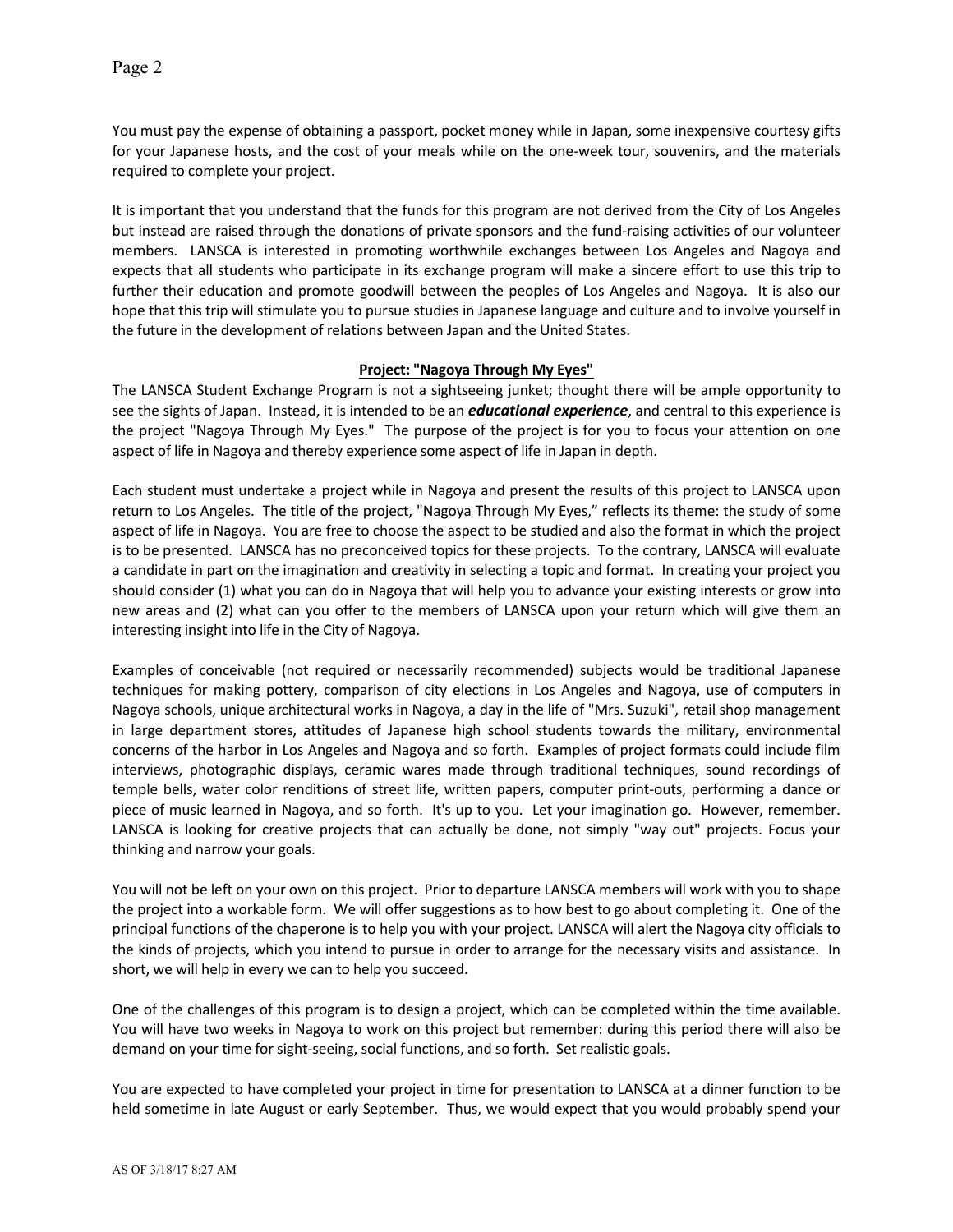time in Japan gathering the materials for the project, to be put in final form upon return. Also, outreach to City Hall representatives will take place when Student Ambassadors return.

### **Selection of Candidates**

Each candidate must prepare an application. An application form is attached for student ambassadors and educator chaperones. It can be copied. We explain below how to get extra copies. Your application must be submitted no later than FRIDAY, MARCH 29, 2019 (Chaperones and Student Ambassadors and will form the basis for the preliminary review of candidates. We do not expect you to have thought out the proposed project completely. Instead, the proposed project need be described in only general terms. Nevertheless, we do expect you to have some definite, even if general ideas, for your project. We will probably reject your application if we cannot understand the objective of your project and cannot see how it will be achieved.

You should try in your application to address the following general criteria, which will be evaluated with priority points:

- (1) Likelihood of Benefiting From the Program: Highlight the qualities in your background, personality, academic experience, etc. which indicate that living in a foreign country is likely to contribute to your development and that you are likely to pursue over a longer term interests in Japan. Mere curiosity about Japan or a desire to visit a foreign country or a search for your "roots" in Japan is not sufficient.
- (2) Cultural Studies: Show some demonstrated interest in foreign language or cultural study. Prior study of Japanese language or culture is not a requirement, though it would be considered favorably.
- (3) Personal Qualities: Add information, which shows adaptability, maturity, and good judgment in dealing with the unfamiliar. These are important personal attributes in making the summer a success. You must be able to get along well in a group and handle situations beyond your everyday experience and must be able to act on your own and deal with pressure. In the past our students have been interviewed by television news stations and were constantly put before the public eye. Also of importance are the personal qualities of friendliness, patience and inquisitiveness. Clearly, you will be viewed as an unofficial representative of our city and nation and must be willing to act accordingly.
- (4) Talent: It is very likely that you will be required to make a brief talk about yourself on several occasions while in Nagoya; experience with public speaking is desirable. If you have a musical or other entertainment talent, your hosts will encourage you to perform. You should be prepared to do so.
- (5) Community Leadership: As a Student Ambassador representing LANSCA, we look for student leaders that will be able to outreach to City Hall officials about the student exchange experience. Evidence or potential to network in the community is desired.
- (6) Proposed Project: Create an original and interesting project proposal.

Your application must be accompanied by ONE letters of recommendation & TWO references: one from your school administrator, counselor, teacher or adult who is familiar with you and your studies, activities, and interests. The most helpful recommendation letters will address the first three points noted above (give a copy of these to the person writing the recommendation letter).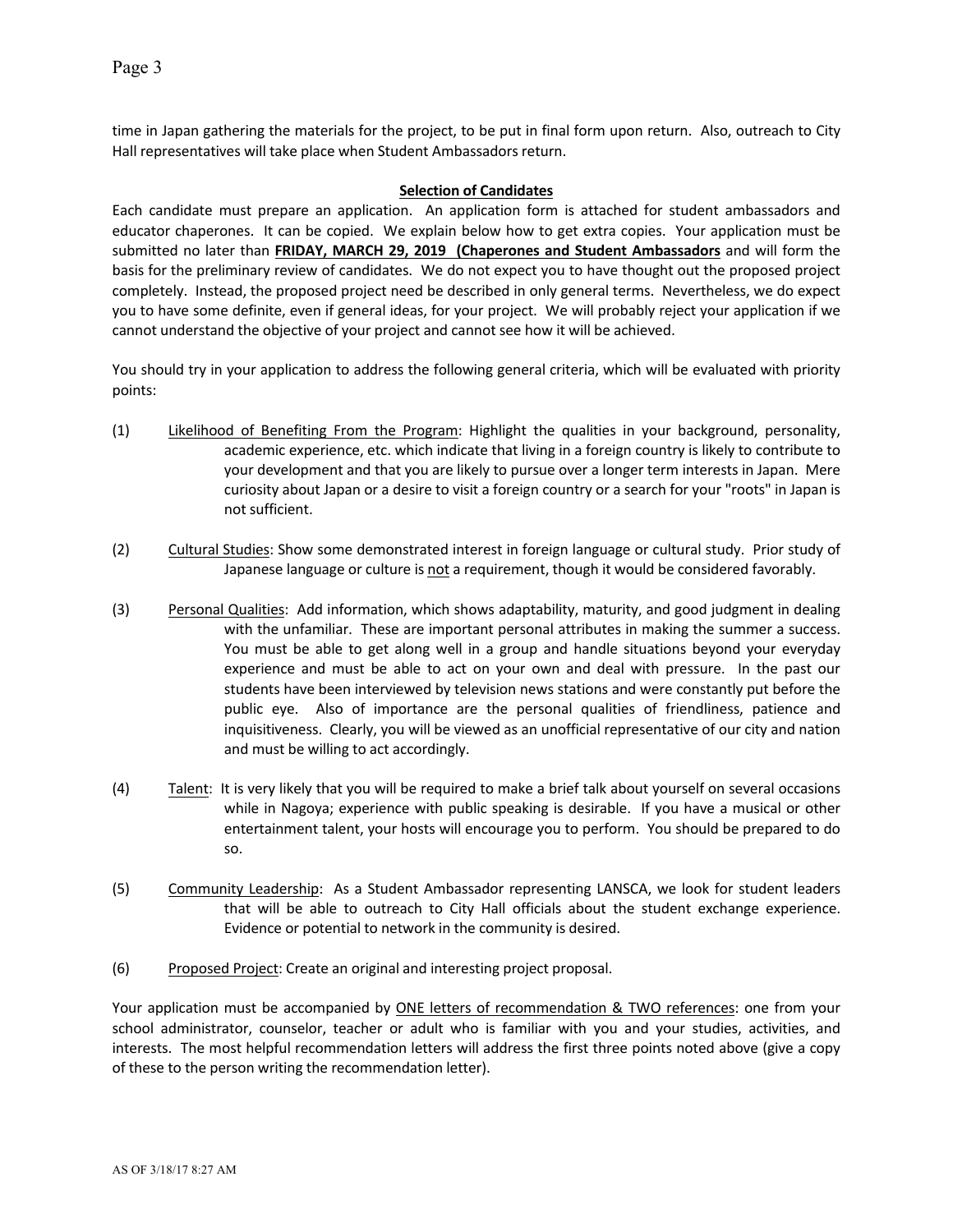The Student Exchange Committee of LANSCA will review all applications and decide which students should be further considered ("finalists"). Each finalist will be interviewed by the full Committee. Each interview will last about 15 minutes and a schedule of interviews will be set up beforehand so that the process will move quickly. After the interviews are completed, the Committee will decide upon the four students to be included in this year's exchange and send out notices of the results that same day to all final candidates.

#### **Program Chaperone**

The students are accompanied to Japan by a chaperone, who has most frequently been a teacher or counselor from a Los Angeles area school. The function of the chaperone is to provide guidance and assistance to the students during their stay in Nagoya and travels about Japan and to help make the students' project an enjoyable, educational experience.

For example, for many of the students this will be the first visit to a country as foreign as Japan and probably the first time under conditions of a home stay program. The pressure of the Japanese pace of activities, the heat of the Japanese summer, the crowded conditions of the country, and the daily encounter with new and unfamiliar customs and conditions can become in time quite stressful for a tenth grader. A key role of the chaperone is to recognize this build-up of stress within the individual students and through counseling with the student and perhaps dealing with the program coordinators in Japan to relieve the stress in a way that becomes a positive educational experience for the student. This can be quite a challenge as well as a responsibility.

The chaperone will stay with a host family in Nagoya and accompany the students on many (but not all) of their activities. Except while traveling about Japan, the chaperone is not expected to give full time supervision to the students. Some activities in Nagoya will be for the entire group; others will be arranged by the host families on an individual basis. The chaperone will have free time while the students are away on other activities.

LANSCA makes this opportunity available to any qualified adult on the same general terms as the students. In selecting the chaperone, LANSCA will be looking primarily for that experience and those personal qualities, which demonstrate the sense of responsibility to insure that the students have a safe and positive experience while in Japan and the ability to work with the students to complete their projects. The chaperone must be able to work with tenth graders and deal with the problems which students of that age are likely to encounter while away from home in a strange country. The chaperone is not expected to be a tour guide and thus need not have been to Japan before. However, all foreign travel requires the qualities of a sense of adventure, a desire to explore, and a readiness to deal with the unexpected. This is especially true in Japan.

After the student exchange, a chaperone is expected to continue to participate in outreach efforts to City of Los Angeles staffers. Experience in community organizing is desirable.

### **Orientation of Selected Candidates**

Each student who is selected to go to Nagoya will be expected to attend at least two and possibly more orientation meetings here in Los Angeles before departure. The purpose of these meetings is to introduce you to the Japanese foods and customs and familiarize with the program and the City of Nagoya. You will also get to know the others in the group. These meetings will, to as great an extent possible, simulate the environment, which you will find in Nagoya. If you know no Japanese language, you will be expected to learn some "survival Japanese" prior to departure.

Since you will be seen as a representative of the City of Los Angeles, it is expected that you will have an understanding of our city government, its history, its geography and places of interest. If time and opportunity permits, LANSCA will arrange for a tour of L.A. Harbor (in anticipation of your tour of Nagoya Harbor) and a meeting with the Mayor. The students you meet in Nagoya will surely ask you questions on these matters.